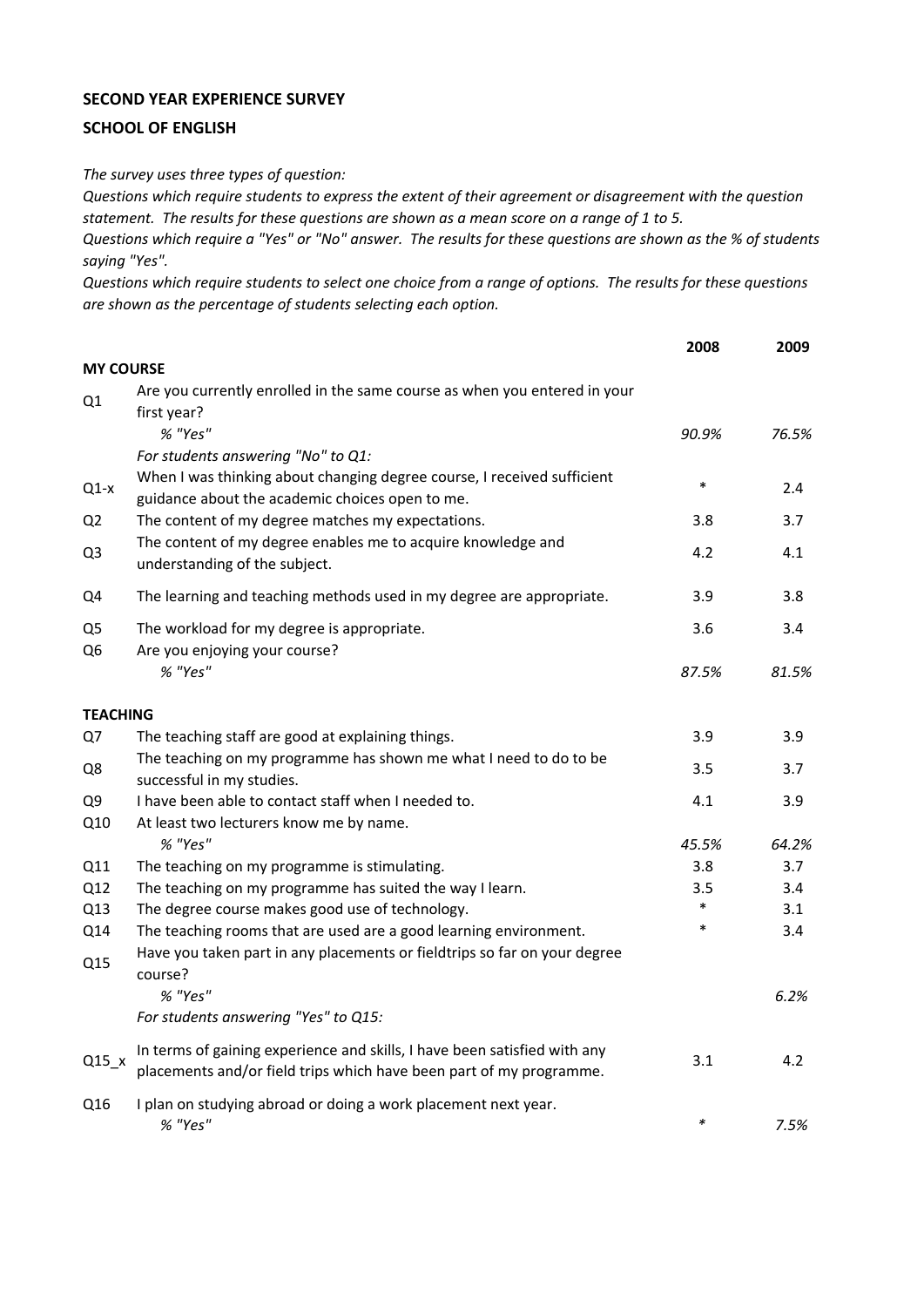|                 |                                                                                                      | 2008   | 2009   |
|-----------------|------------------------------------------------------------------------------------------------------|--------|--------|
|                 | <b>ASSESSMENT AND FEEDBACK</b>                                                                       |        |        |
| Q17             | Feedback on my work has been prompt (within three weeks of submission of<br>the work).               | 3.5    | 3.7    |
| Q18             | Feedback on my work has helped me in my learning.                                                    | 3.6    | 3.7    |
| Q19             | The criteria used in assessing work were made clear at the beginning of my<br>programme.             | 3.1    | 3.1    |
| Q <sub>20</sub> | I am satisfied with my academic performance on my modules.                                           | 3.3    | 3.2    |
| <b>SERVICES</b> |                                                                                                      |        |        |
|                 | Where I have used them, I have been satisfied with the following:                                    |        |        |
| Q <sub>21</sub> | <b>Accommodation Office</b>                                                                          | 3.8    | 3.6    |
| Q <sub>22</sub> | <b>Admissions Office</b>                                                                             | 4.1    | 3.5    |
| Q <sub>23</sub> | <b>Campus Eating Places</b>                                                                          | $\ast$ | 3.6    |
| Q24             | Careers Services, Work Placement Centre, Jobshop                                                     | 3.9    | 3.5    |
| Q <sub>25</sub> | <b>Counselling Service</b>                                                                           | $\ast$ | 3.6    |
| Q26             | <b>Disability Services</b>                                                                           | 3.3    | 2.9    |
| Q27             | <b>Health Services</b>                                                                               | 3.4    | $\ast$ |
| Q28             | Finance Office                                                                                       | 3.6    | 3.5    |
| Q <sub>29</sub> | Learning Development Service                                                                         | $\ast$ | 3.3    |
| Q30             | Queen's International                                                                                | 3.6    | 3.2    |
| Q31             | Queen's Sport (PEC)                                                                                  | $\ast$ | 3.5    |
| Q <sub>32</sub> | Student Jobshop                                                                                      | $\ast$ | 3.2    |
| Q <sub>33</sub> | <b>Student Records and Examinations</b>                                                              | 3.8    | 3.5    |
| Q34             | <b>Student Support</b>                                                                               | 3.8    | $\ast$ |
| Q <sub>35</sub> | <b>Student Guidance Centre</b>                                                                       | 4.0    | 4.0    |
| Q36             | Students' Union                                                                                      | $\ast$ | 4.1    |
| Q <sub>37</sub> | University Clubs and Societies                                                                       | $\ast$ | 3.9    |
| Q38             | The Students' Union has enhanced my experience at Queen's.                                           | $\ast$ | 3.3    |
| <b>ADVICE</b>   |                                                                                                      |        |        |
|                 | I have received sufficient guidance about the academic choices open to me:                           |        |        |
| Q39             | Post-admission (from Schools, Academic Staff)                                                        | 3.2    | *      |
| Q40             | When I was thinking about what modules I would take in second year                                   | $\ast$ | 3.4    |
| Q41             | Now that I am in my second year                                                                      | 3.4    | 3.0    |
| Q42             | Queen's information on tuition fees and bursaries was helpful.                                       | *      | 3.0    |
| Q43             | The most useful source of information on tuition fees and financial support<br>was:                  |        |        |
|                 | Secondary School                                                                                     | $\ast$ | $\ast$ |
|                 | E&LB/LEA                                                                                             | *      | *      |
|                 | <b>UCAS</b>                                                                                          | *      | *      |
|                 | Queen's literature (leaflets, correspondence)                                                        | 9.1%   | *      |
|                 | Queen's website                                                                                      | 90.9%  | *      |
|                 | Other                                                                                                | *      | $\ast$ |
|                 | <b>LEARNING RESOURCES</b>                                                                            |        |        |
| Q44             | The library resources (eg, books, journals) are good enough for my needs.                            | 3.7    | 3.8    |
| Q45             | The library services (eg, borrower services, information, training) are good<br>enough for my needs. | 3.6    | 3.5    |
| Q46             | I have been able to access computers when I needed to.                                               | 3.7    | 3.6    |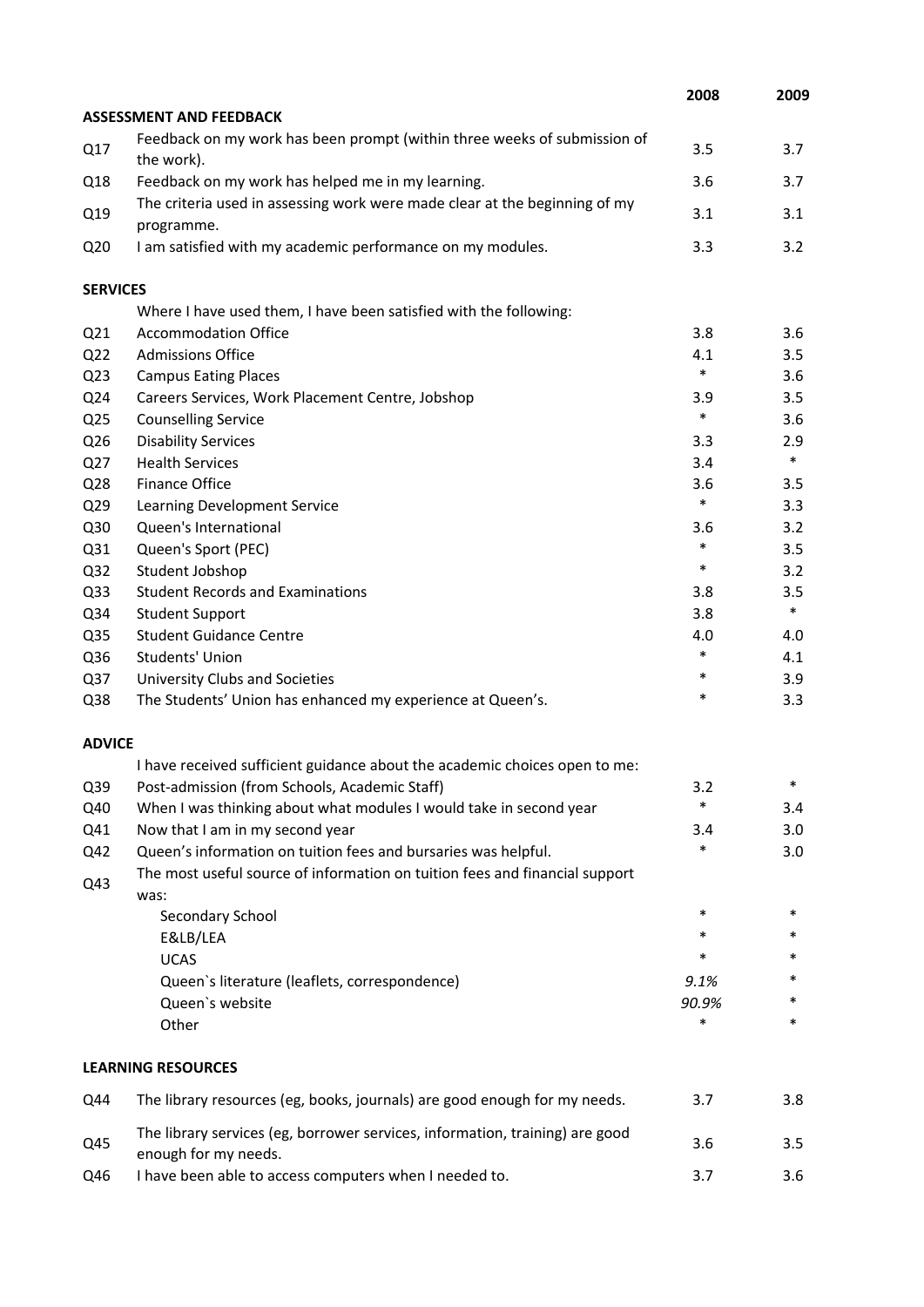|                 |                                                                                                                                                      | 2008          | 2009          |
|-----------------|------------------------------------------------------------------------------------------------------------------------------------------------------|---------------|---------------|
|                 | <b>STUDY LIFE BALANCE</b>                                                                                                                            |               |               |
| Q47             | How many hours of time-tabled classes (eg, lectures, tutorials, seminars,<br>practicals) have you had scheduled in an average week during term-time? |               |               |
|                 | $0 - 6$                                                                                                                                              | 51.5%         | 58.8%         |
|                 | $7 - 12$                                                                                                                                             | 45.5%         | 40.0%         |
|                 | 13-18                                                                                                                                                | 0.0%          | 1.3%          |
|                 | 19-24                                                                                                                                                | 3.0%          | 0.0%          |
|                 | $25+$                                                                                                                                                | 0.0%          | 0.0%          |
| Q48             | How many days per week during term-time do you typically come to Queen's<br>to study?                                                                |               |               |
|                 | 1                                                                                                                                                    | 16.1%         | 2.5%          |
|                 | 2                                                                                                                                                    | 32.3%         | 13.9%         |
|                 | 3                                                                                                                                                    | 16.1%         | 38.0%         |
|                 | 4                                                                                                                                                    | 22.6%         | 29.1%         |
|                 | $5+$                                                                                                                                                 | 12.9%         | 16.5%         |
| Q49             | Where are you living while you are attending Queen's?                                                                                                |               |               |
|                 | At Home                                                                                                                                              | 42.4%         | 33.3%         |
|                 | Other private accommodation                                                                                                                          | 54.5%         | 63.0%         |
|                 | University run accommodation                                                                                                                         | 3.0%          | 3.7%          |
| Q50             | Have you been required to take on employment (part-time, full-time) to                                                                               |               |               |
|                 | finance yourself through university?                                                                                                                 |               |               |
|                 | % "Yes"                                                                                                                                              | 78.8%         | 77.8%         |
|                 | For students answering "Yes" to Q50:                                                                                                                 |               |               |
|                 | Q50_x Please select the number of hours you work in your job per week:                                                                               |               |               |
|                 | $1 - 5$<br>$6 - 10$                                                                                                                                  | 0.0%<br>19.2% | 4.8%<br>31.7% |
|                 | $10 - 15$                                                                                                                                            | 46.2%         | 30.2%         |
|                 | 16-20                                                                                                                                                | 26.9%         | 22.2%         |
|                 | $21 - 25$                                                                                                                                            | 3.8%          | 4.8%          |
|                 | $26+$                                                                                                                                                | 3.8%          | 6.3%          |
| Q51             | I find it difficult to balance academic and other commitments such as:                                                                               |               |               |
|                 | Social Life                                                                                                                                          | 3.2           | 3.0           |
|                 | Work (part-time, full-time)                                                                                                                          | 2.7           | 2.7           |
|                 | Caring for others (parent, partner, children)                                                                                                        | 3.3           | 3.2           |
|                 | PERSONAL DEVELOPMENT                                                                                                                                 |               |               |
| Q52             | My programme requires me to work with other students.                                                                                                | 3.4           | 3.3           |
| Q53             | I have received sufficient advice about Personal Development Planning (PDP).                                                                         | 2.1           | 1.8           |
|                 |                                                                                                                                                      |               |               |
| Q54             | I am not as motivated towards my studies as I should be.                                                                                             | 3.5           | 2.8           |
| Q55             | I haven't done the background reading expected of me.                                                                                                | 3.8           | 3.3           |
| Q56<br>Q57      | Academic work at this level is harder than I expected it to be.<br>I feel I have made the right choice of programme.                                 | 2.9<br>3.8    | 3.2<br>3.8    |
| Q58             | I know what I want to do when I graduate.                                                                                                            | 3.2           | 2.6           |
|                 | I am confident that my programme will lead to a job at a level that matches                                                                          |               |               |
| Q59             | my qualification.                                                                                                                                    | 3.0           | 2.7           |
| Q60             | I enjoy the social side of being at Queen's.                                                                                                         | 4.0           | 3.5           |
| Q61             | I know about Degree Plus.                                                                                                                            | $\ast$        | 1.8           |
| Q <sub>62</sub> | I have been encouraged to meet with a Careers Adviser to discuss my future<br>plans                                                                  | 2.3           | 2.3           |